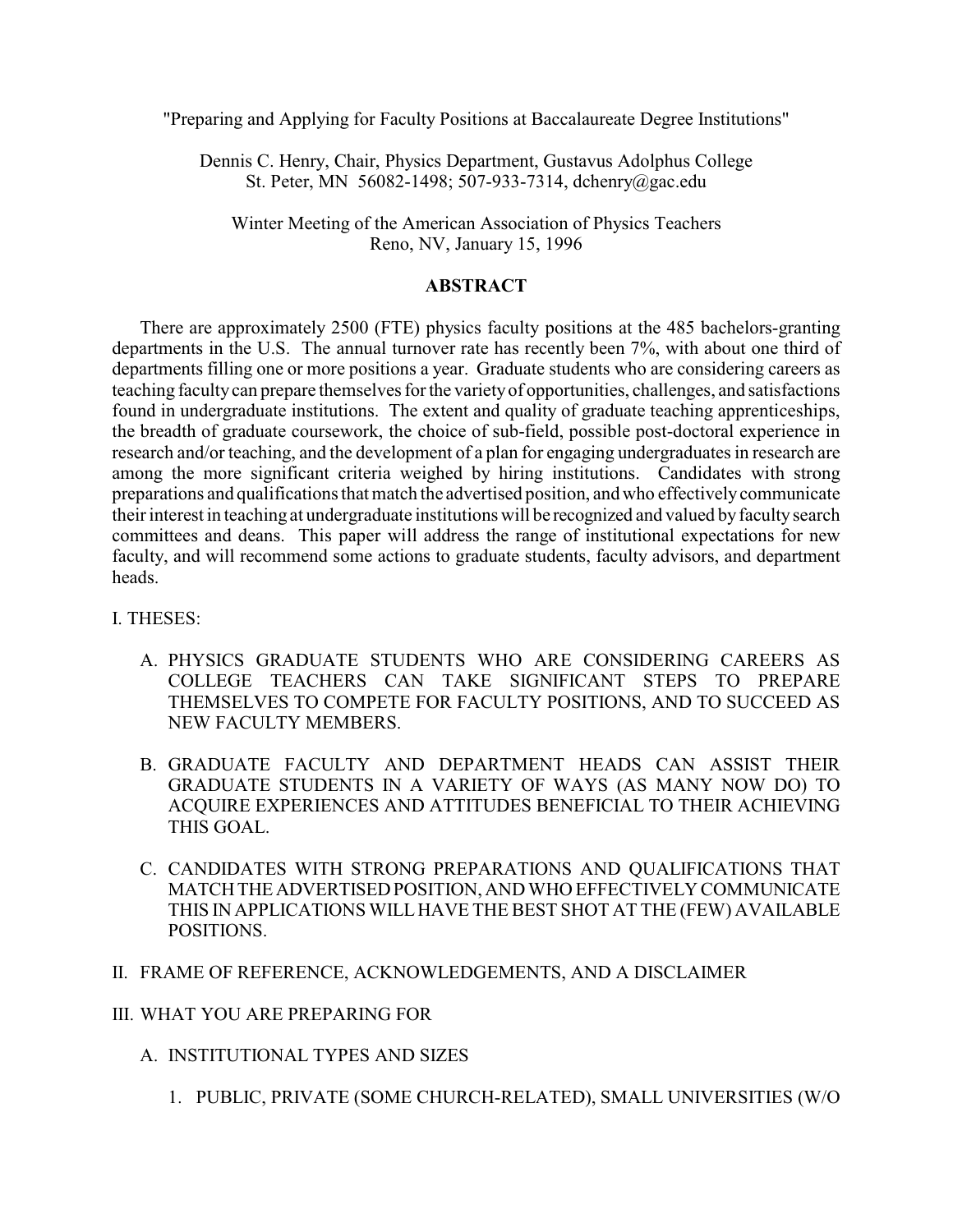GRADUATE PROGRAMS), COMPREHENSIVE COLLEGES, LIBERAL ARTS COLLEGES

- 2. ENROLLMENTS: FEW HUNDRED TO FEW THOUSAND STUDENTS
- 3. FACULTY SIZE: 50 TO A FEW HUNDRED
- 4. DEPARTMENT SIZE: 1-10; SOMETIMES PHYSICS IS IN COMBINED DEPARTMENTS OR DIVISIONS
- 5. DEGREES & PROGRAMS OFFERED: B.S./B.A. IN PHYSICS; PERHAPS ONLY COURSES IN SUPPORT OF OTHER DEGREES. THE PHYSICS MAJOR IS AN ENDANGERED SPECIES ON SOME CAMPUSES.
- B. DUTIES AND EXPECTATIONS [TEMPORARY POSITIONS, ITEMS 1 & 2 ONLY.]
	- 1. TEACHING LOADS: 9-18 CONTACT HOURS PER WEEK, INCLUDING LABS.
	- 2. COURSES AT ALL LEVELS, OF ALL TYPES, FOR ALL AUDIENCES.
	- 3. RESEARCH AND SCHOLARSHIP EXPECTATIONS AND OPPORTUNITIES. WIDE VARIATIONS HERE. START-UP FUNDING IS OFTEN AVAILABLE WHERE SETTING UP A RESEARCH PROGRAM IS REQUIRED. TYPICAL RANGE: FEW \$K TO \$50K.
	- 4. DEPARTMENT SERVICE: ADVISING, INFRASTRUCTURE (COMPUTERS, EQUIPMENT MANAGEMENT, ETC.), MENTORING, CURRICULUM, GRANTS
	- 5. CAMPUS SERVICE AND FACULTY GOVERNANCE: COMMITTEES, ADMINISTRATION, OUTREACH, ADMISSIONS/RECRUITING
	- 6. FOR TENURE AT MANY PRIVATE COLLEGES, A COMMITMENT TO THE MISSION OF THE INSTITUTION, OFTEN EVIDENCED BY HOW MUCH YOU WORK BEYOND THE ALREADY SIGNIFICANT EXPECTATIONS LISTED ABOVE. A VERY FEW CHURCH-RELATED COLLEGES HAVE A RELIGIOUS FAITH REQUIREMENT.
- C. CRITICAL SKILLS (BEYOND KNOWING PHYSICS, ENTHUSIASM, HARD WORK, ETC.)
	- 1. COMMUNICATIONS; ORAL AND WRITTEN ENGLISH
	- 2. TEACHING VERSATILITY
	- 3. INTERPERSONAL SKILLS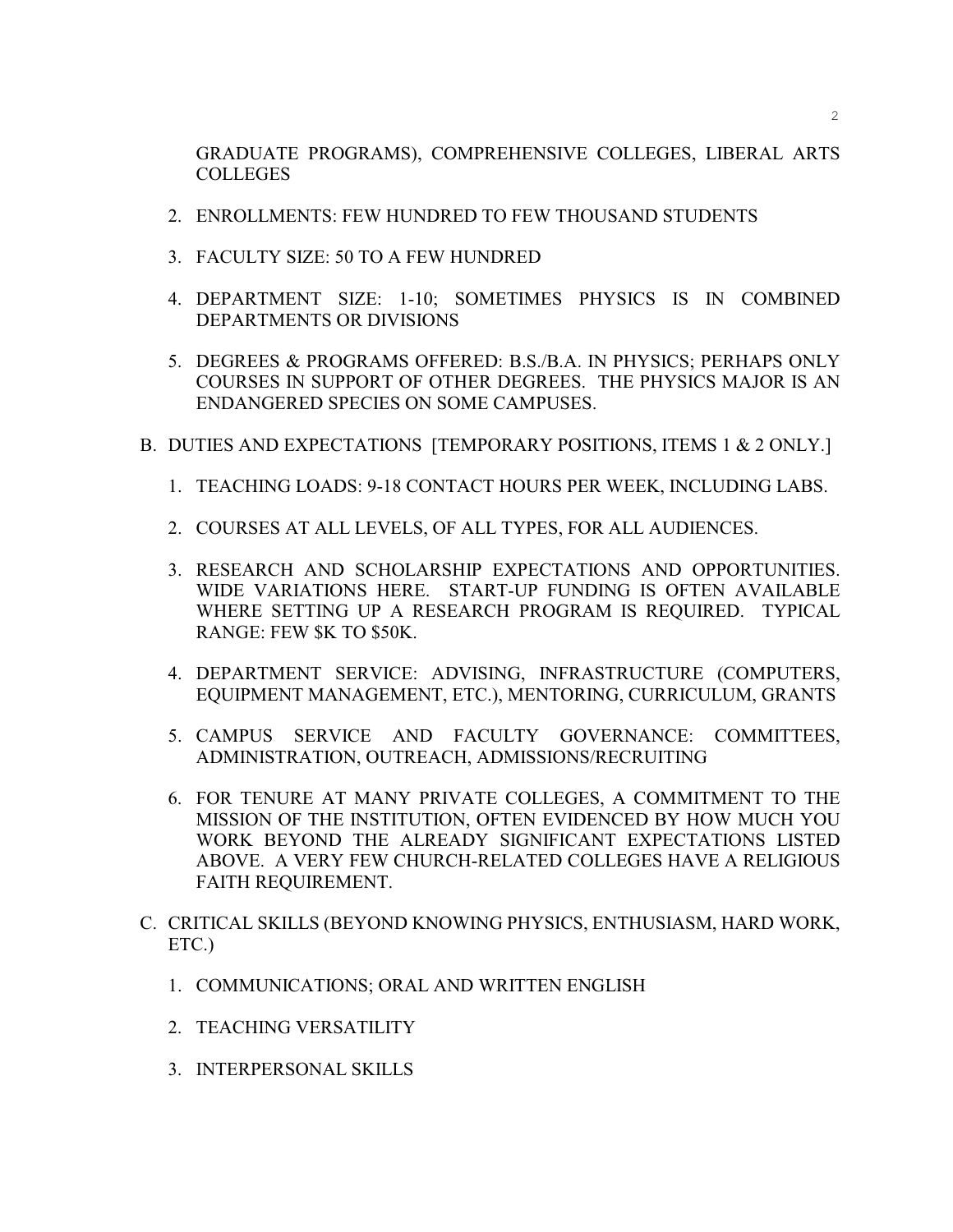- 4. IDENTIFYING THE ALIGNMENT BETWEEN PERSONAL AND INSTITUTIONAL/DEPARTMENT GOALS
- D. COMPENSATIONS
	- 1. YOU WON'T GET RICH, YOU WON'T HAVE TO LIVE UNDER A BRIDGE, AND YOU'LL HAVE SUMMER OPPORTUNITIES.
	- 2. ENVIRONMENT AND LOCATION (PLUSES AND MINUSES)
	- 3. SPOUSE OPPORTUNITIES (OR LACK THEREOF IN SMALLER TOWNS AND CITIES)
- IV. WHAT YOU CAN DO WHILE A GRADUATE STUDENT
	- A. COURSE WORK
		- 1. TAKE AS MANY GRADUATE AND UPPER-LEVEL COURSE ELECTIVES BEYOND THE CORE AND OUTSIDE YOUR SUBFIELD AS YOU CAN. I.E. SOLID STATE, NUCLEAR, ASTROPHYSICS, ELECTRONICS, OPTICS, ETC. (YOU MAY BE TEACHING IT IN A COUPLE OF YEARS.)
		- 2. THEORISTS: TAKE AT LEAST ONE ADVANCED LAB COURSE.
		- 3. MAKE UP FOR UNDERGRADUATE DEFICIENCIES OR SKILL WEAKNESSES, SUCH AS IN WRITING OR SPEAKING.
		- 4. NON-NATIVE ENGLISH SPEAKERS MAY HAVE TO UPGRADE THEIR FLUENCY TO COMPETE FOR THESE POSITIONS.
	- B. ACQUIRING TEACHING EXPERIENCE AND NETWORKING
		- 1. GET AS MUCH (GUIDED) T.A. EXPERIENCE AS POSSIBLE. LAB AND RECITATION INSTRUCTOR ASSIGNMENTS ARE PREFERABLE TO TUTORING OR GRADING GRADUATE Q.M.
		- 2. TAKE ADVANTAGE OF T.A./POST-DOC TRAINING COURSES AND OPPORTUNITIES, SUCH AS THOSE HIGHLIGHTED BY OTHER SPEAKERS AT THIS SESSION.
		- 3. SEEK OUT AND ACCEPT LEADERSHIP, LECTURING, ORGANIZATIONAL, SUPERVISORY, WRITING AND OTHER CHALLENGES AS A T.A. OR POST-DOC.
		- 4. MAKE SURE THAT INTERESTED FACULTY AND DEPARTMENT LEADERS KNOW AND VALUE YOUR WORK, AND WILL BE PREPARED TO WRITE AN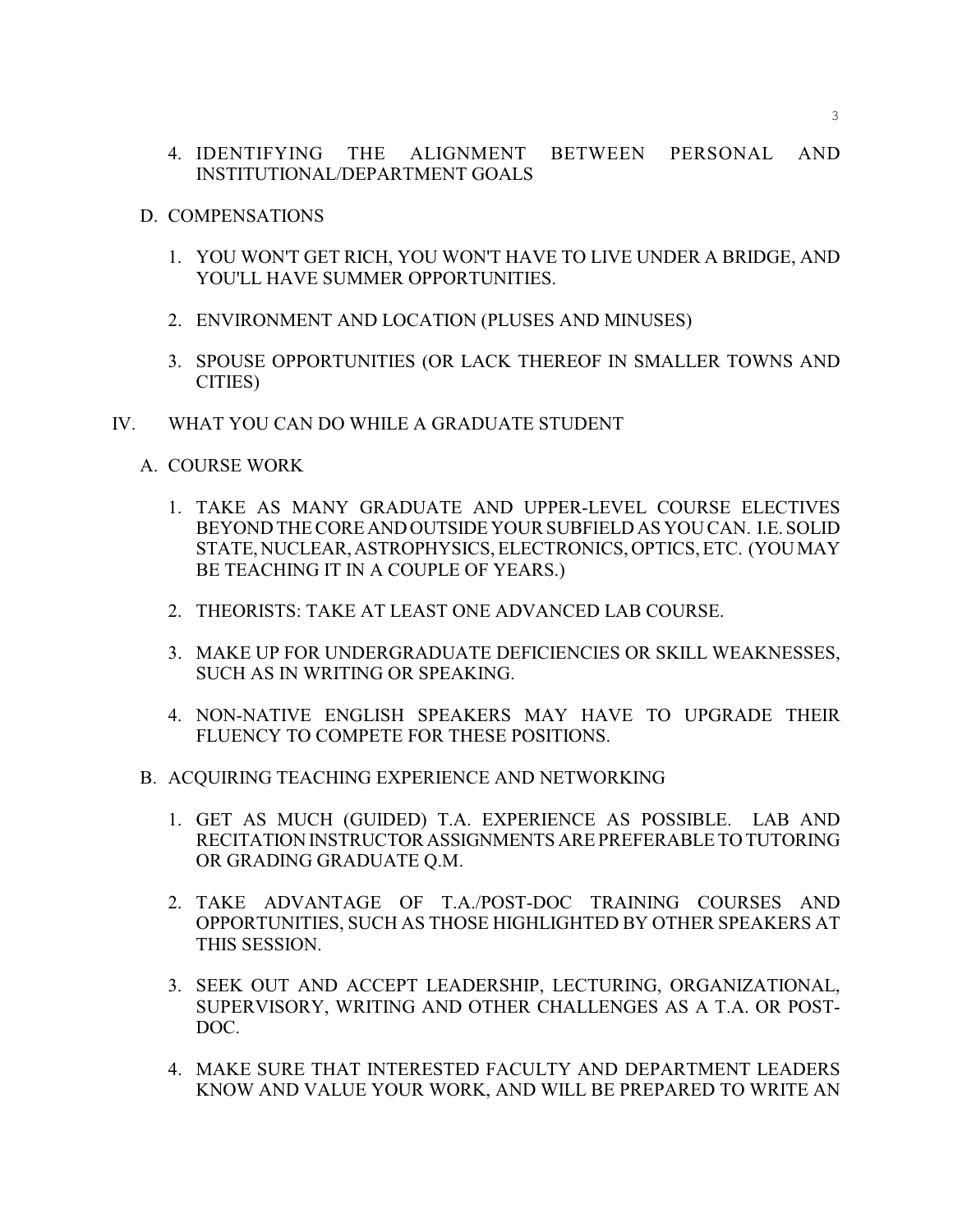INFORMED, STRONG LETTER OF RECOMMENDATION.

- 5. **JOIN AAPT**, ATTEND REGIONAL AND NATIONAL MEETINGS, PRESENT PAPERS DEMONSTRATING INTEREST IN TEACHING ISSUES, BUILD YOUR NETWORK.
- 6. BECOME AWARE OF THE PRINCIPAL APPROACHES AND TRENDS IN PHYSICS EDUCATION. KEEP ANOPEN, BUT CRITICAL MIND. (READ EVERY EDITORIAL WRITTEN BY CLIFF SCHWARTZ IN THE PHYSICS TEACHER.)
- C. RESEARCH AND SPECIALIZATION
	- 1. EXPERIMENTAL VS. THEORETICAL VS. COMPUTATIONAL VS. INTER-DISCIPLINARY.
	- 2. BE AWARE OF THE RISKS OF TOO-NARROW SPECIALIZATION OR DEPENDENCE ON BIG OR SINGLE-SITE "SUITCASE" PHYSICS. MAY NOT BE APPROPRIATE OR SUSTAINABLE IN A COLLEGE ENVIRONMENT. KEEP A STRONG SECOND INTEREST ACTIVE.
	- 3. WHEN REVIEWING YOUR OPTIONS FOR THESIS ADVISORS, TRY TO DETERMINE IN ADVANCE HOW SYMPATHETIC THEY MIGHT BE TOWARD HELPING YOU CARRY OUT YOUR PROFESSION IN A FOUR-YEAR COLLEGE. BE PREPARED TO CLOSET YOUR TENDENCIES TOWARD A CAREER IN COLLEGE TEACHING IF YOU REALLY WANT TO WORK WITH DR. X.
	- 4. BE PREPARED TO DEVELOP A SUSTAINABLE, EXTERNALLY-FUNDED, UNDERGRADUATE RESEARCH PROGRAM IF YOU ARE AIMING FOR THE INCREASING NUMBER OF POSITIONS REQUIRING THIS.
	- 5. PLAN POST-DOC AROUND ITEM 4. NOT REQUIRED FOR MANY POSITIONS, HOWEVER.
- V. SECURING A POSITION: STRATEGIES AND TACTICS
	- A. TYPES OF POSITIONS
		- 1. TEMPORARY (VISITING ASST. PROF., 1-2 YEAR). DON'T OVERLOOK THESE. CAN BE EXCELLENT EXPERIENCE AND A GOOD STEPPING STONE. HOWEVER, MORE THAN A COUPLE NO LONGER INCREASE YOUR COMPETITIVE ADVANTAGE OVER "ROOKIES", AND, IN FACT, CAN RAISE QUESTIONS, EVEN IN TODAY'S TIGHT MARKET.
		- 2. FIXED-TERM, WITH ZERO OR SOME CHANCE FOR CONVERSION TO TENURE-TRACK. OFTEN A NATIONAL SEARCH WILL STILL BE REQUIRED, EVEN IF YOU ARE THE INCUMBENT.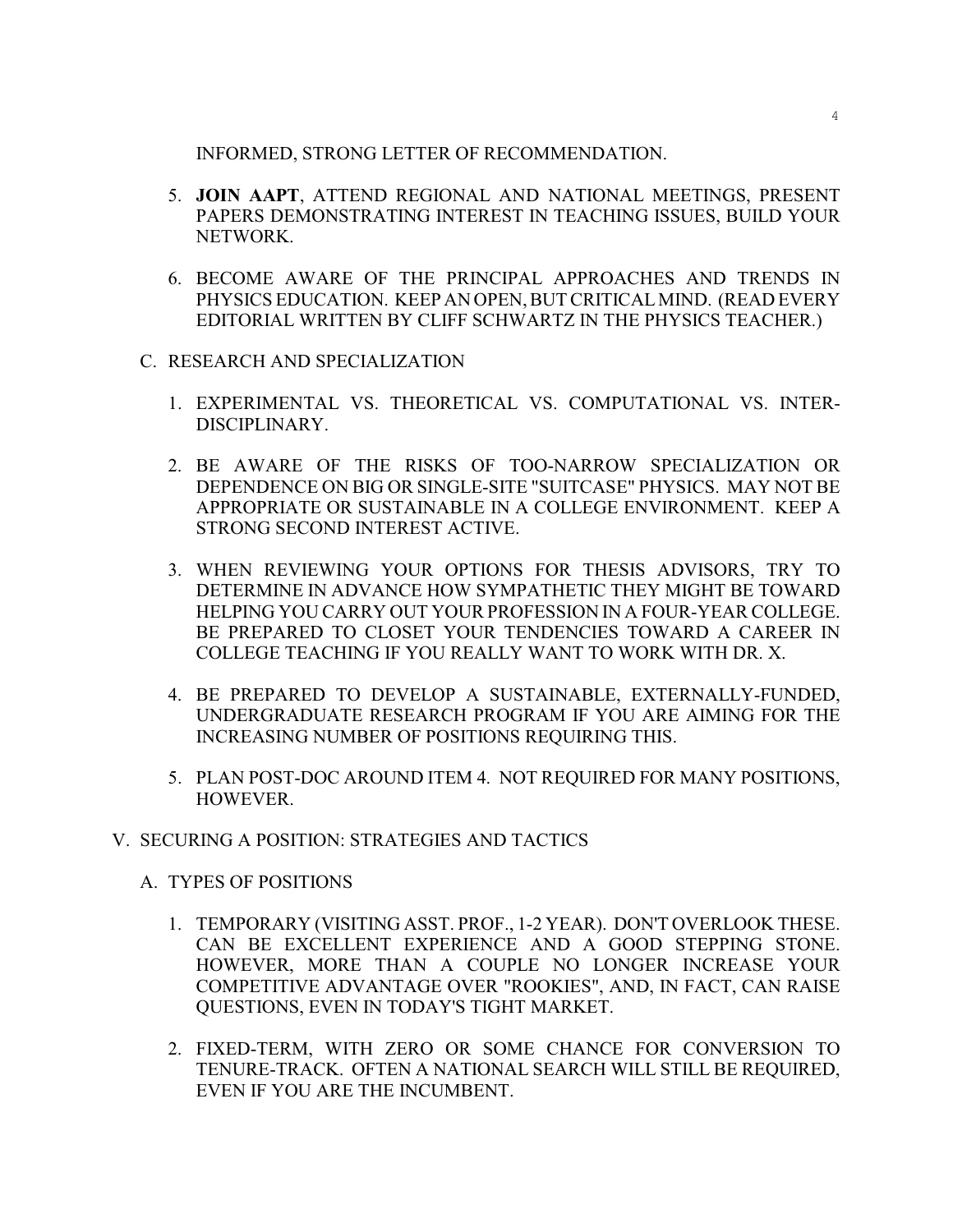- 3. TENURE-TRACK. FEW AND HIGHLY SOUGHT AFTER, BUT ONLY A SMALL FRACTION OF THE N-HUNDRED APPLICANTS YOU HEAR ABOUT ARE REALLY COMPETITIVE.
- B. INFORMATION GATHERING
	- 1. CRITICALLY SURVEY POSITION ANNOUNCEMENTS IN *PHYSICS TODAY*, AIP PLACEMENT SERVICE *SUMMARY OF OPEN POSITIONS*, PI-NET, DEPT. BULLETIN BOARDS, AND (VERY OCCASIONALLY) THE *CHRONICLE FOR HIGHER EDUCATION*.
	- 2. **DO NOT APPLY FOR POSITIONS IF YOU DON'T MATCH THE QUALIFICATIONS FAIRLY CLOSELY**! A GREAT DEAL OF EFFORT AND MONEY COULD BE SAVED BY ALL PARTIES IF APPLICANTS ADHERED TO THIS. IN OUR PAST HALF-DOZEN SEARCHES, THERE WAS A CLEAR MAJORITY OF APPLICANTS WHO WERE REALLY LOOKING FOR RESEARCH POSITIONS AND WHO HAD ONLY THE FAINTEST IDEA OF WHAT OUR POSITION ENTAILED.
	- 3. FIND OUT AS MUCH AS YOU CAN ABOUT THE COLLEGE AND DEPARTMENT BEFORE APPLYING. SOURCES OF INFORMATION: PETERSON'S GUIDES, WWW LISTINGS, COLLEGE CATALOGS (LOCAL HIGH SCHOOLS OFTEN HAVE LOTS OF THESE), VARIOUS MAGAZINE RANKINGS (U.S. NEWS & WORLD REPORT), FELLOW GRAD STUDENTS, FACULTY HEARSAY, VISITS.
- C. CONSTRUCTING AND MANAGING THE APPLICATION
	- 1. TREAT YOUR APPLICATION WITH THE SAME CARE AND ADHERENCE TO SPECIFICATIONS AS YOU WOULD A RESEARCH GRANT PROPOSAL.
	- 2. ADAPT YOUR COVER LETTER TO THE SPECIFIC POSITION. ADDRESS ALL OF THE SPECIFIC REQUIREMENTS FOR THE POSITION AND YOUR OBJECTIVE QUALIFICATIONS FOR THEM EARLY IN THE LETTER. THE IMPORTANCE OF AN INFORMATIVE, WELL-WRITTEN, AND PROFESSIONAL COVER LETTER CANNOT BE OVER-EMPHASIZED. HOLD IT TO A TWO-PAGE LIMIT.
	- 3. FULFILL ALL APPLICATIONS REQUIREMENTS STATED IN THE ANNOUNCEMENT. THINGS TO KEEP IN MIND:
		- a. BE SURE THAT YOUR TEACHING-RELATED EXPERIENCE AND ACCOMPLISHMENTS ARE PROMINENT IN YOUR LETTER AND RESUME OR VITA.
		- b. DON'T IGNORE RELEVANT POINTS FROM YOUR UNDERGRADUATE EDUCATION. IF YOU CAN DEMONSTRATE AN AWARENESS FOR THE